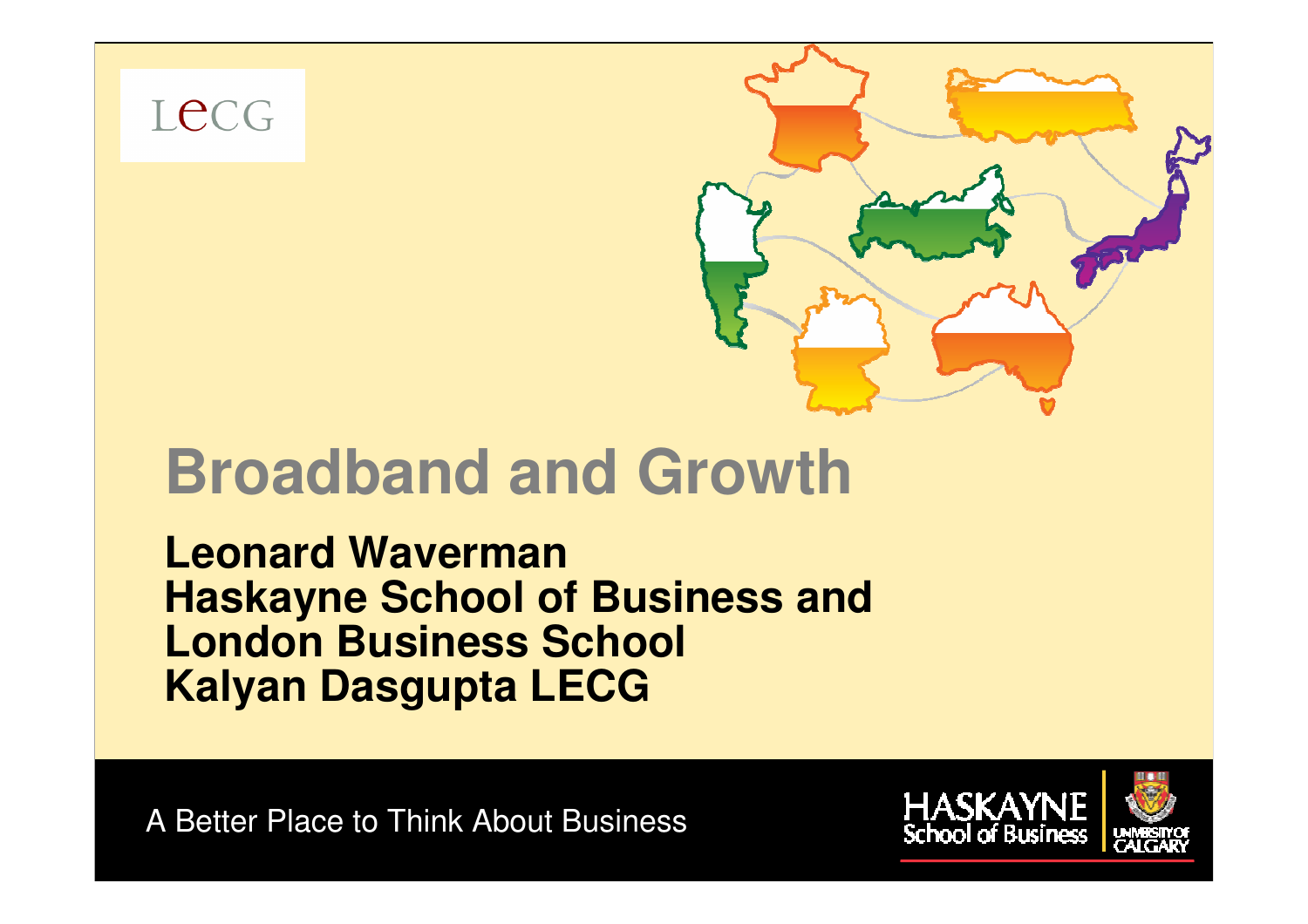**What we did to measure contribution of broadband toeconomic productivity** 

- **Studied 15 OECD countries (US and 14 European nations) period from 1980 to 2007**
- **Measured productivity as GDP per hour worked**
- **Indicators in first differences regression analysis:** 
	- **Non-ICT capital,**
	- **ICT capital, voice penetration rate (fixed plus mobile),**

DO NOT SHARE

• **PC penetration and Broadband penetration** 

**As proxies for ICT generally,**

• **Note absence of data on business BB** 



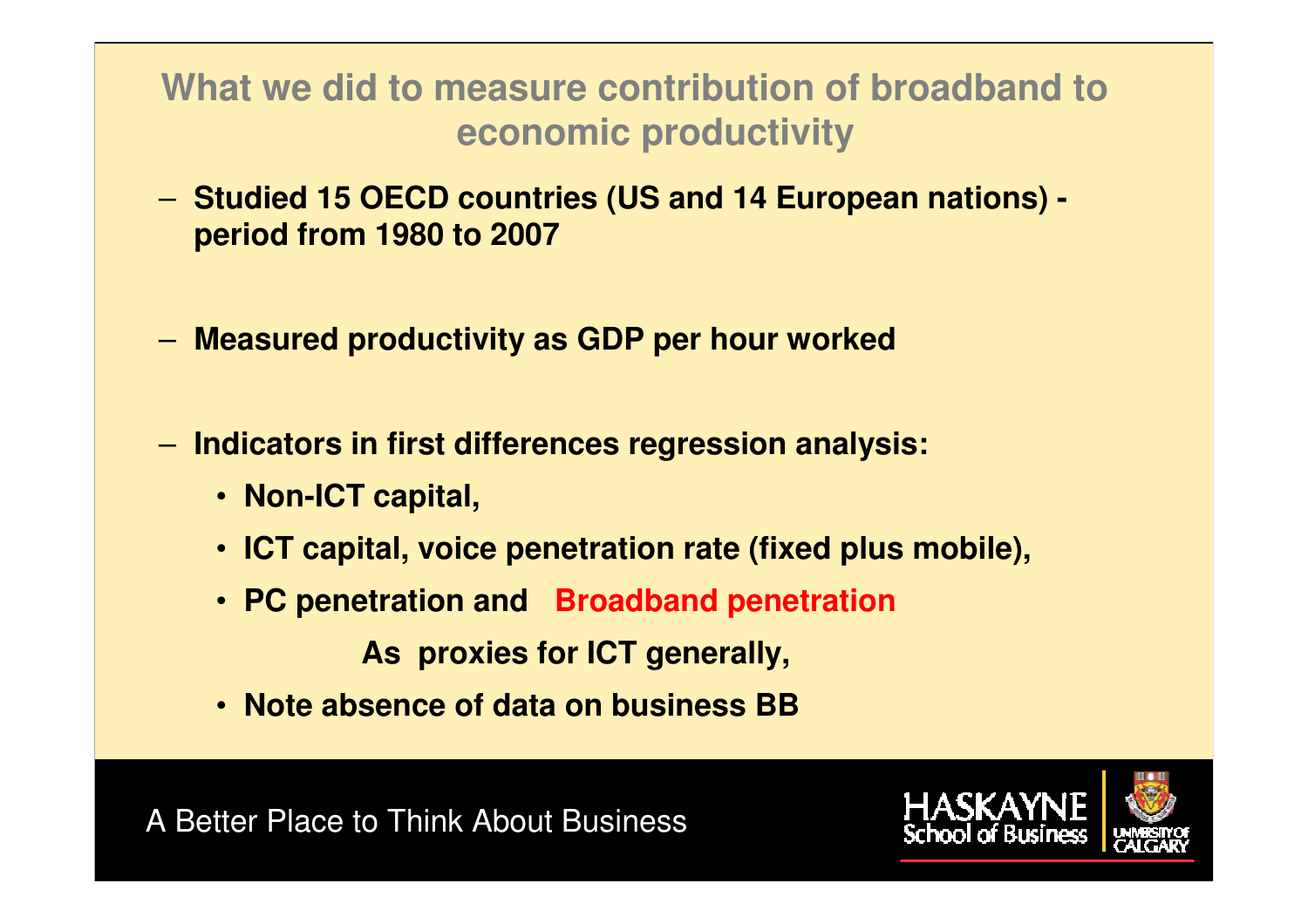| <b>Country</b>     | <b>ICT</b> intensity |
|--------------------|----------------------|
| <b>Austria</b>     | medium               |
| <b>Belgium</b>     | low                  |
| <b>Denmark</b>     | high                 |
| <b>Finland</b>     | high                 |
| France             | medium               |
| Germany            | medium               |
| Greece             | low                  |
| <b>Ireland</b>     | medium               |
| <b>Italy</b>       | low                  |
| <b>Netherlands</b> | high                 |
| Portugal           | low                  |
| Spain              | low                  |
| <b>Sweden</b>      | high                 |
| UK                 | medium               |
| <b>US</b>          | high                 |

**Country sample for Broadband Study**

- • **<sup>+</sup>\*\* "ICT intensity"differentiated**
- **High ICT diffusion in US,**  •**Nordic countries (Denmark, Finland, Sweden) and Netherlands**
- • **Medium ICT intensity rates in central and western Europe: Austria, Germany, France, UK and Ireland**
- $\bullet$  **Low ICT intensity rates in Southern European nations (Italy, Spain, Portugal, Greece) and Belgium**

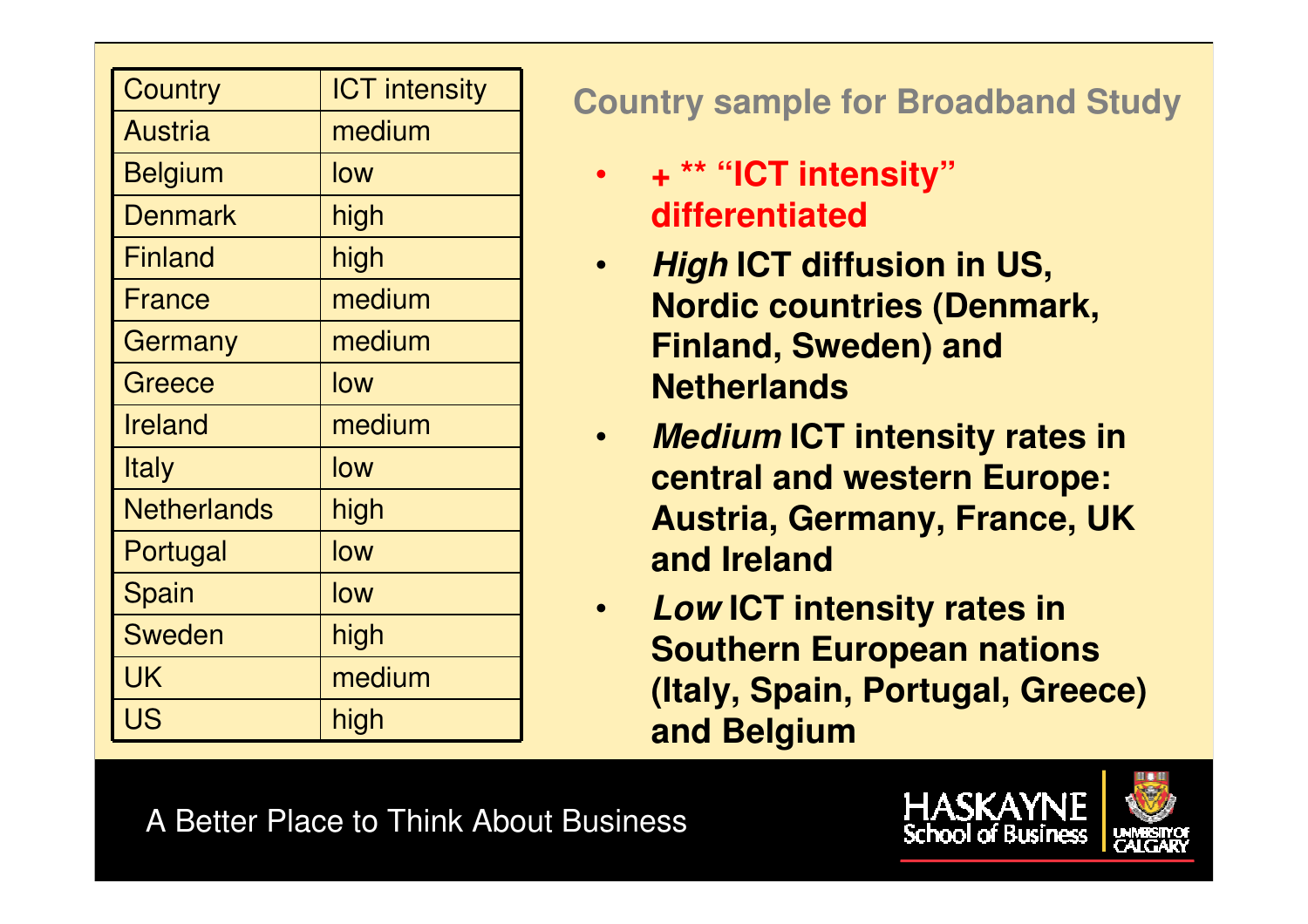

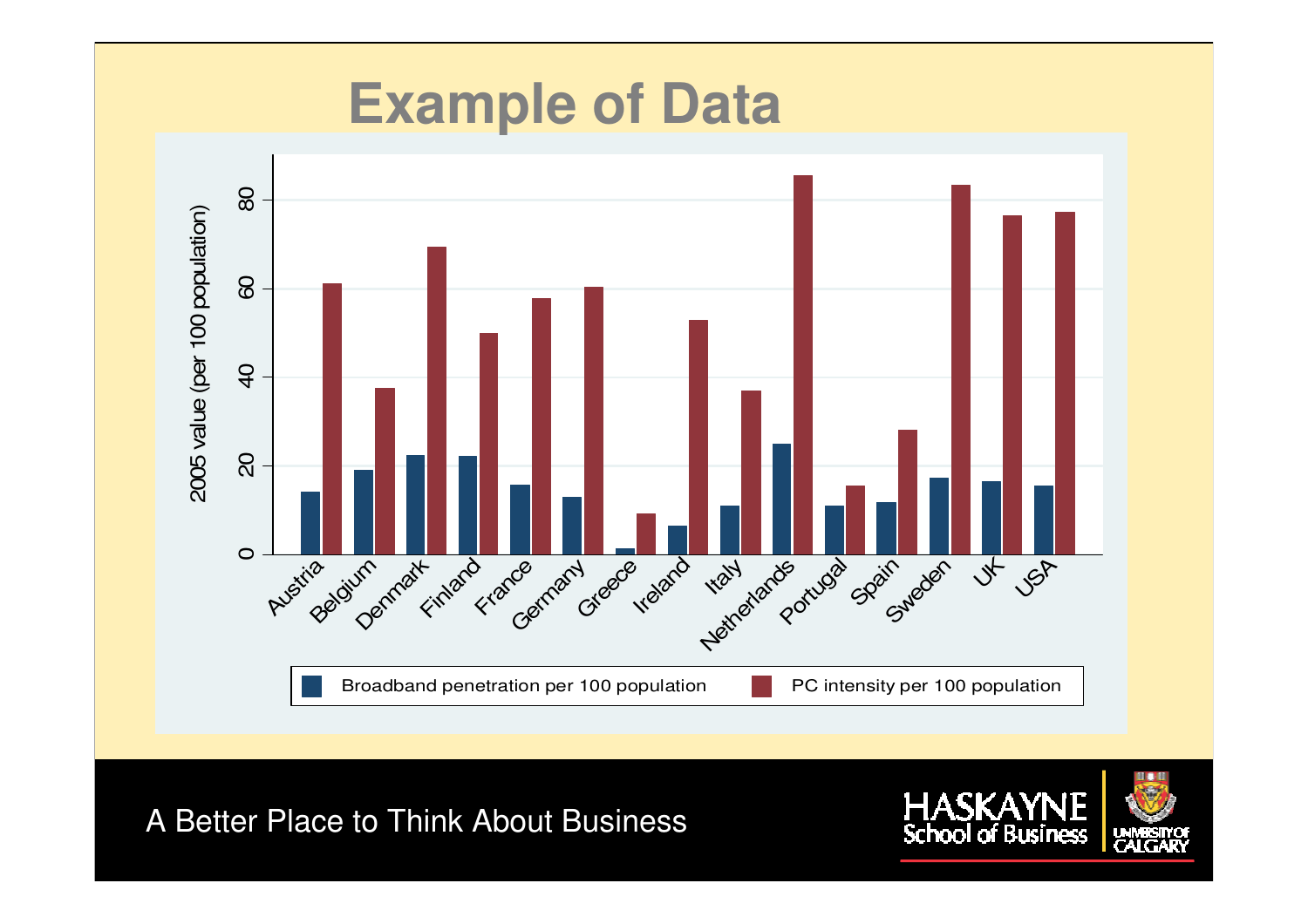| <b>Country</b>     | <b>ICT</b> intensity |
|--------------------|----------------------|
| <b>Austria</b>     | medium               |
| <b>Belgium</b>     | low                  |
| <b>Denmark</b>     | high                 |
| <b>Finland</b>     | high                 |
| <b>France</b>      | medium               |
| Germany            | medium               |
| Greece             | low                  |
| <b>Ireland</b>     | medium               |
| <b>Italy</b>       | low                  |
| <b>Netherlands</b> | high                 |
| Portugal           | low                  |
| Spain              | low                  |
| <b>Sweden</b>      | high                 |
| UK                 | medium               |
| <b>US</b>          | high                 |

### **Results**

•

- **For High ICT diffusion and Medium ICT intensity rates :**
- **1 additional BB line/100 people increases productivity .1%**
	- • **For USA, BB expansion of 2.5 lines per 100 people adds 0.25%/year to GDP growth, or 1/8 of 2.0% annual GDP growth**

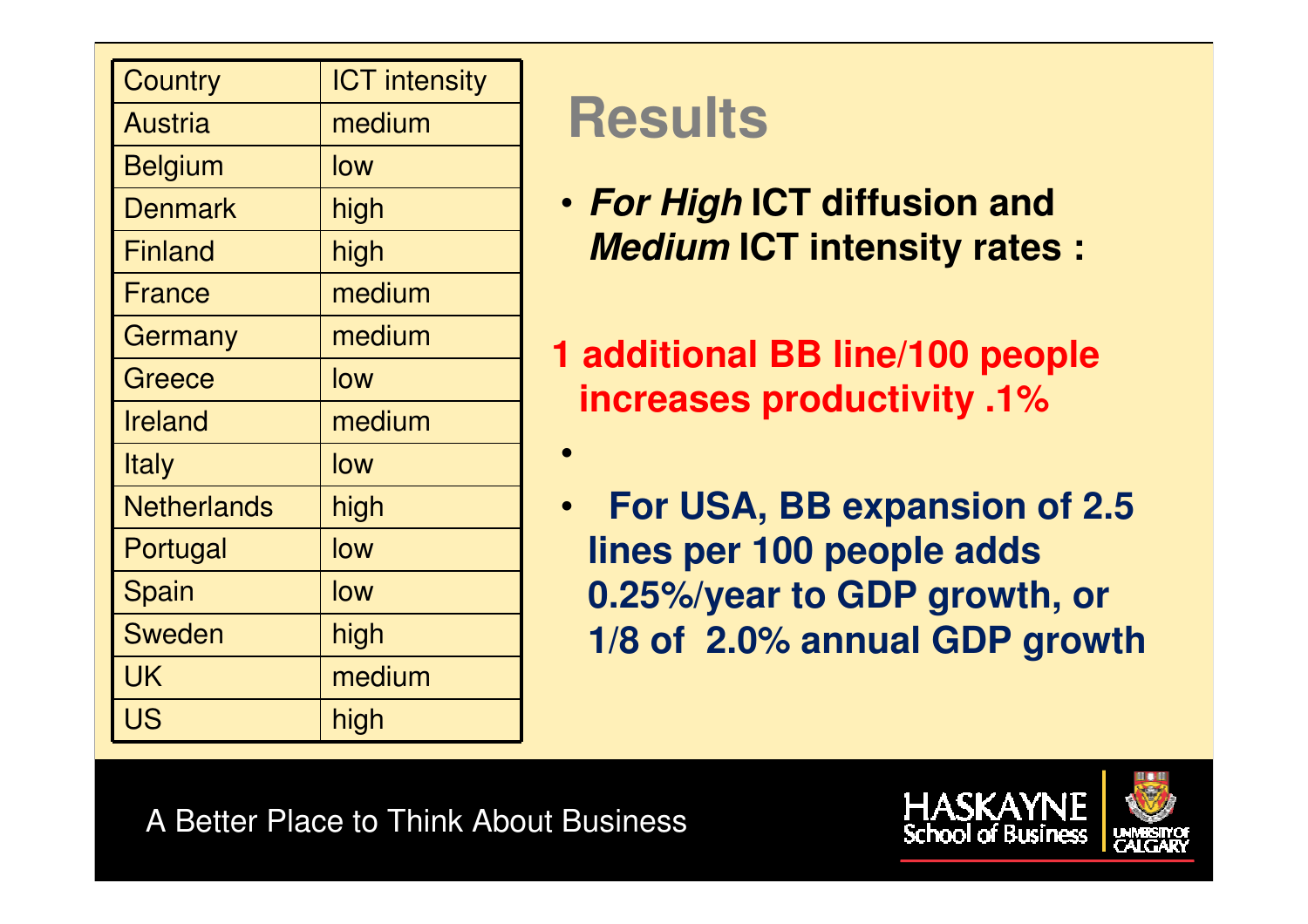| <b>Country</b>     | <b>ICT</b> intensity |
|--------------------|----------------------|
| <b>Austria</b>     | medium               |
| <b>Belgium</b>     | low                  |
| <b>Denmark</b>     | high                 |
| <b>Finland</b>     | high                 |
| France             | medium               |
| Germany            | medium               |
| <b>Greece</b>      | low                  |
| <b>Ireland</b>     | medium               |
| <b>Italy</b>       | low                  |
| <b>Netherlands</b> | high                 |
| <b>Portugal</b>    | low                  |
| <b>Spain</b>       | low                  |
| <b>Sweden</b>      | high                 |
| UK                 | medium               |
| US                 | high                 |

## **Results**

• **Low ICT intensity rates in Southern European nations and Belgium**

**an additional BB line adds Zero to GDP**

 $\bullet$  **suggests high adoption costs, critical threshold and/or large demand side issues**

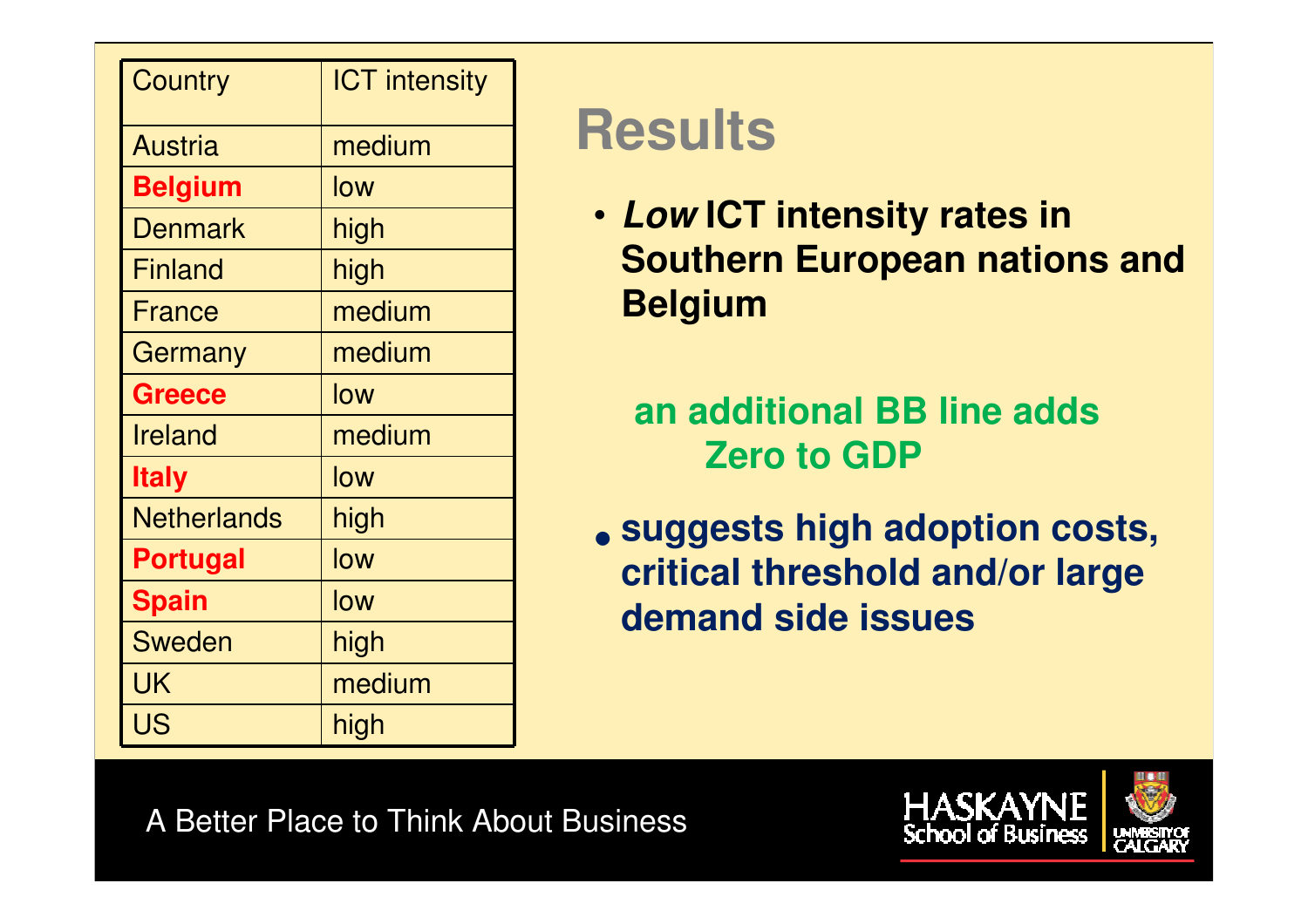### **Why these Results?**

– **To move up the ICT ladder requires expansion of Broadband infrastructure + ICT + crucially developing the skills and business interest in ICT as an enabler of change**

DO NOT SHARE

 **There needs to be an ICT eco-system enabling broadband to be a productivity enhancement tool**

Tecc

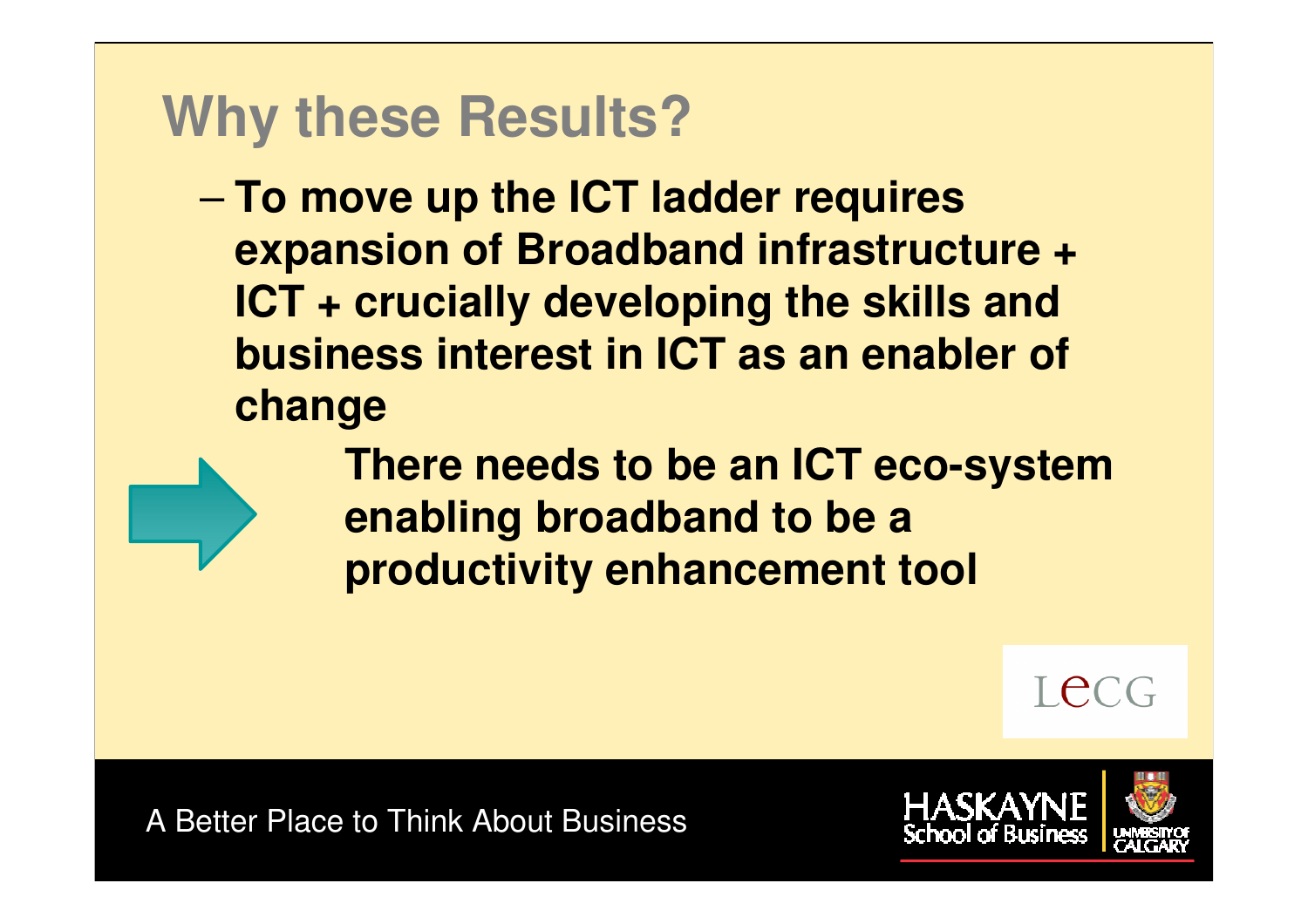### **Thanks**

**waverman@ucalgary.ca**

**For further information, link to Connectivity Scorecard web page:**





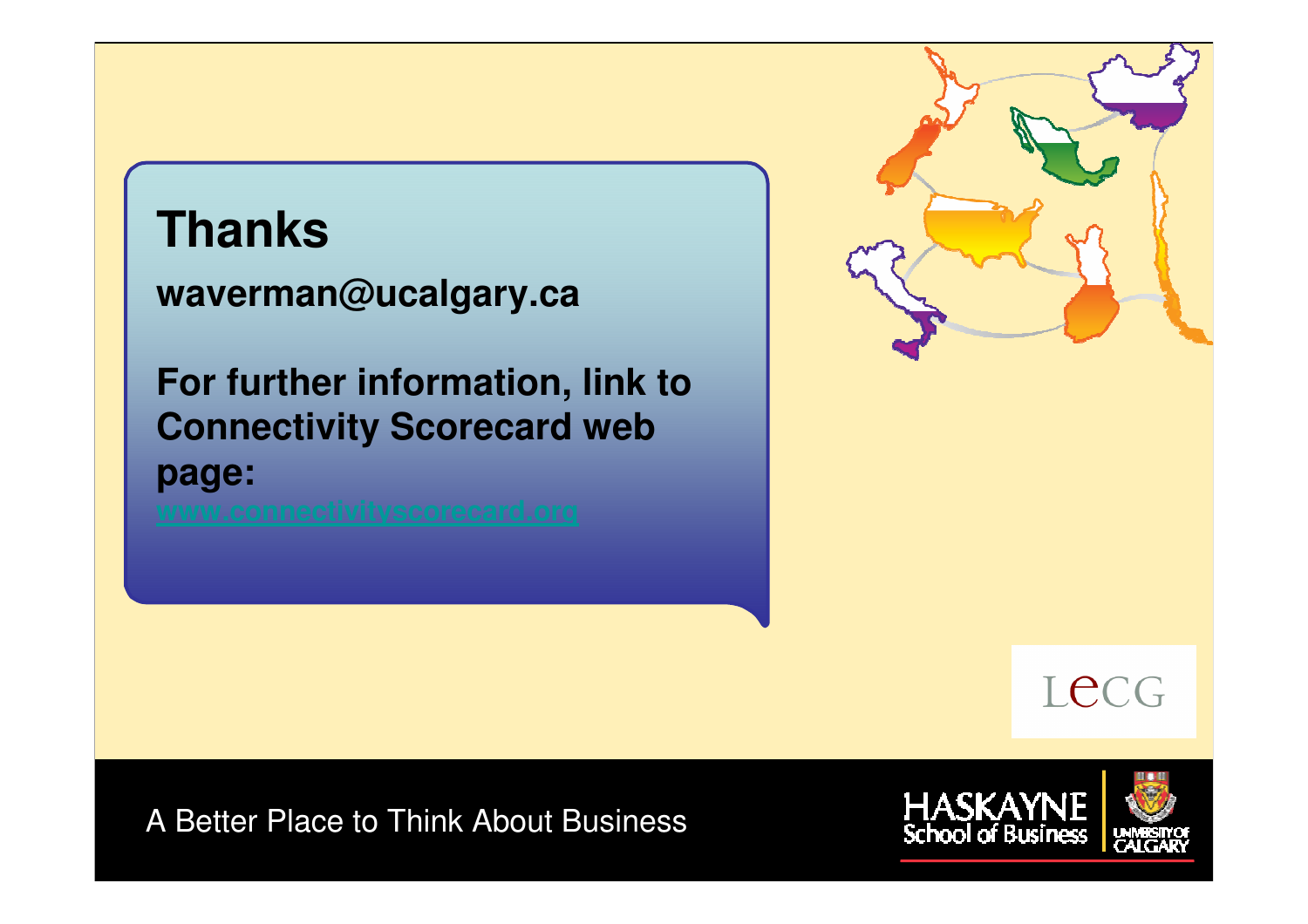### **The USA**

- Retween 10 **Between 1999 and 2007, US productivity grew at average rate of ~2 percent p.a., with the country adding 2.5 broadband lines per 100 inhabitants p.a.**
- **As a result, broadband contributed ~0.26 percent p.a. to productivity**
- **US productivity equals ~\$40 per hour worked on average -> a 2 percent growth rate equals 80 cents an hour worked**

**Between 1999 and 2007, broadband-related productivity growth in the US resulted in 11 additional cents of output per hour or \$29 billion a year.** 

DO NOT SHARE

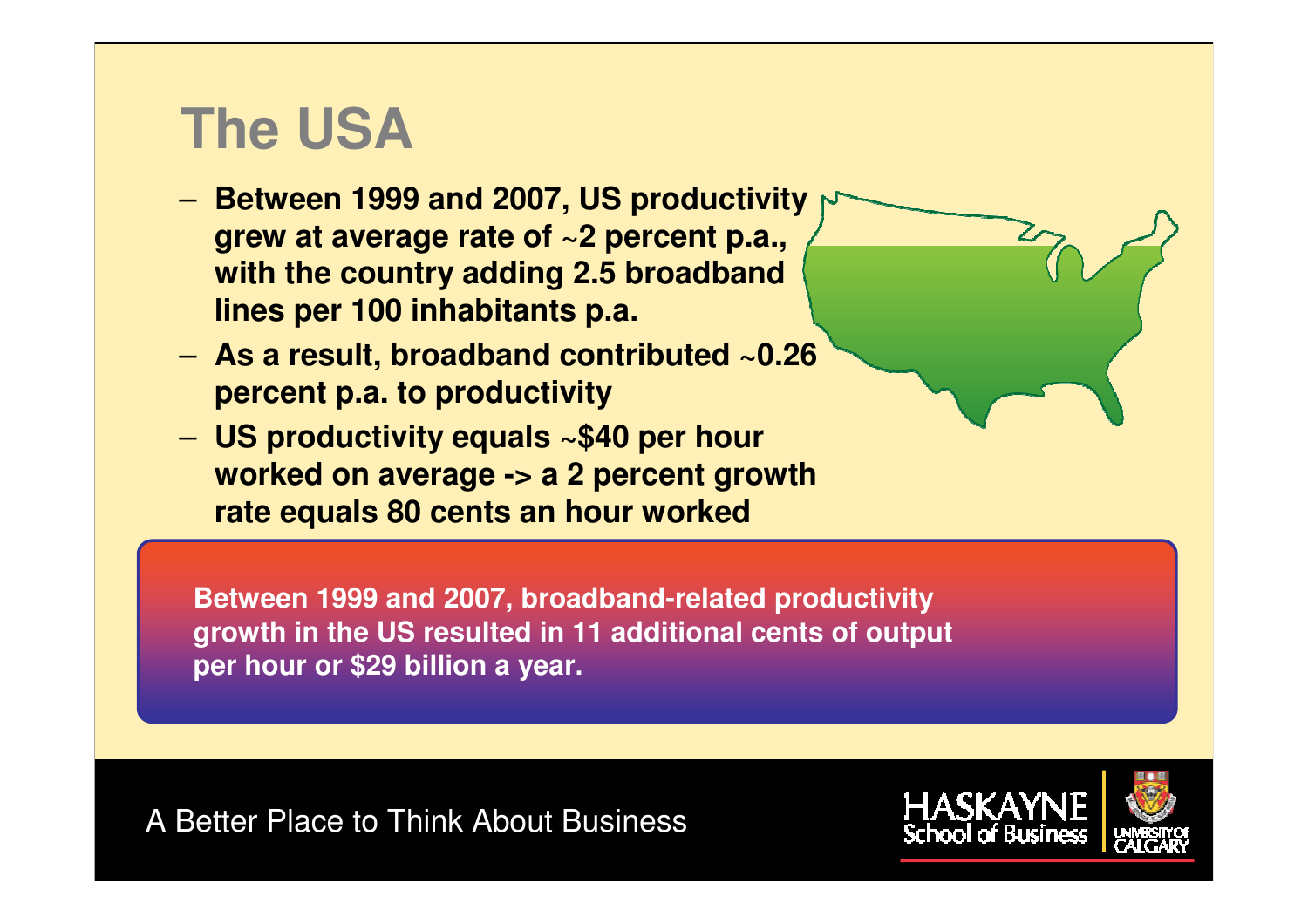### **Italy and Sweden**

**Italy Sweden**

**GDP per hour worked (2007, USA=100) 81 85Average annual productivity growth,1980-1997 1.96% 1.38%Average annual productivity growth, 1998-2007 0.39% 2.32%PC penetration, 2006 40.00 88.00Broadband penetration, 2007\* 17.10 31.20% of population with no internet skills, 2007\* 58%22%% of enterprises receiving internet orders, 2007\* 4% 26% % enterprises purchasing on the internet, 2007\* 29% 72%**Note: ITU database does not report the PC penetration level for Italy in

DO NOT SHARE

2006 or 2007.



I ec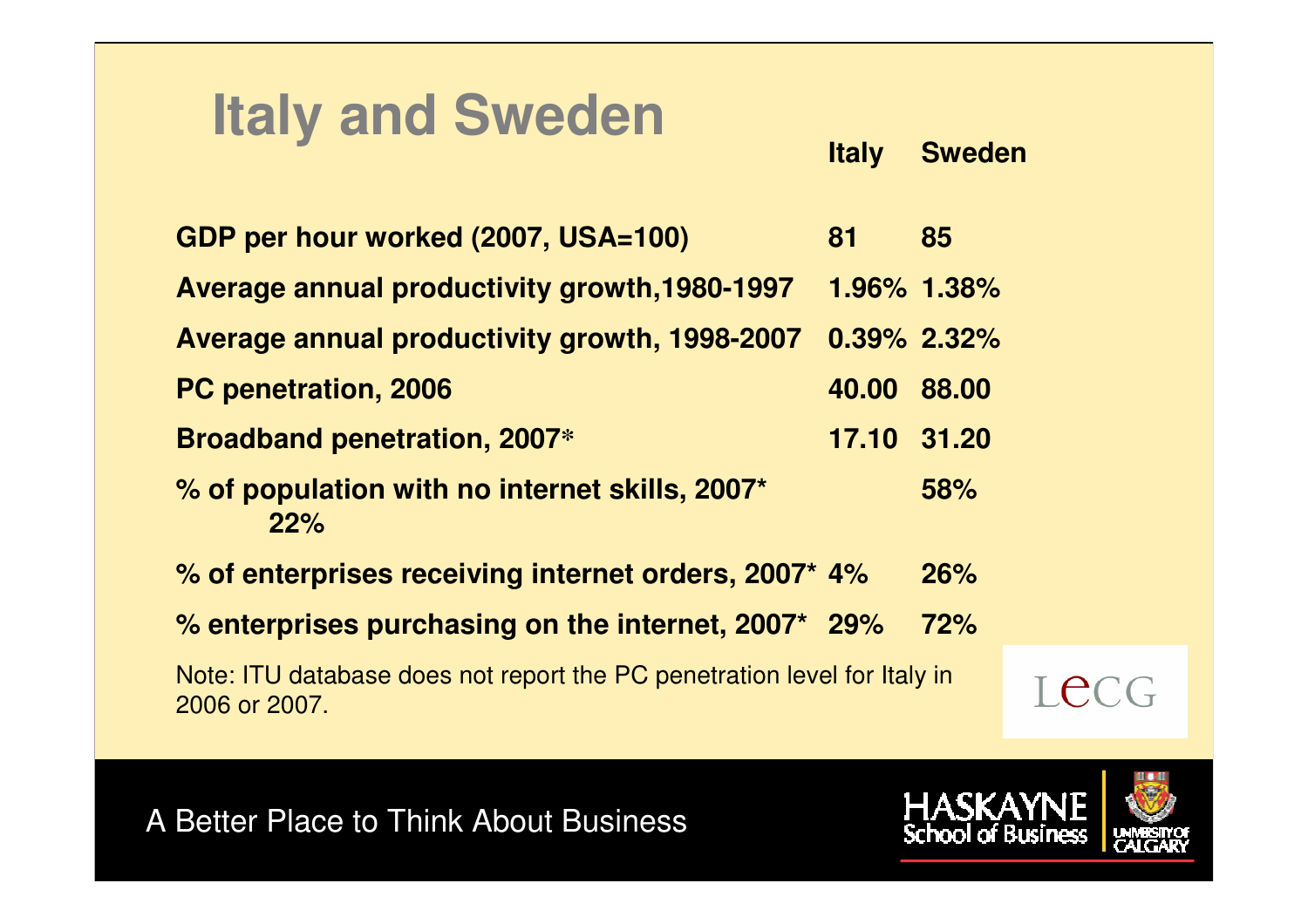#### **Connectivity Scorecard 2009: Resource and efficiencydriven economies**

| Resource and<br>efficiency-driven<br>economies | Connectivit<br>score |
|------------------------------------------------|----------------------|
| <b>Malaysia</b>                                | 7.07                 |
| <b>Turkey</b>                                  | 6.71                 |
| Chile                                          | 6.59                 |
| South Africa                                   | 5.76                 |
| Mexico                                         | 5.39                 |
| Russia                                         | 5.37                 |
| Argentina                                      | 5.14                 |
| <b>Brazil</b>                                  | 5.12                 |
| Colombia                                       | 4.08                 |
| <b>Botswana</b>                                | 3.98                 |
| Thailand                                       | 3.75                 |
| Iran                                           | 3.62                 |
| Ukraine                                        | 3.60                 |
| Tunisia                                        | 3.50                 |
| China                                          | 3.19                 |
| Philippines                                    | 3.17                 |
| Egypt                                          | 3.02                 |
| Sri Lanka                                      | 2.87                 |
| Vietnam                                        | 2.75                 |
| India                                          | 1.88                 |
| Indonesia                                      | 1.87                 |
| Kenya                                          | 1.75                 |
| Bangladesh                                     | 1.60                 |
| Pakistan                                       | 1.54                 |
| Nigeria                                        | 1.30                 |

- **Malaysia again top scorer in its peer group, with very consistent results across the board**
- **New entrant Chile at 3rd position: best Latin American performer with outstanding business infrastructure**
- **China moderate 15th position, but ahead of India on all consumers and business dimensions**
- **India 20th (out of 25): scores poorly on many metrics, as faced with massive development challenges**
- **Median score only 3.60 out of possible 10 – fundamental challenges for emerging countries**